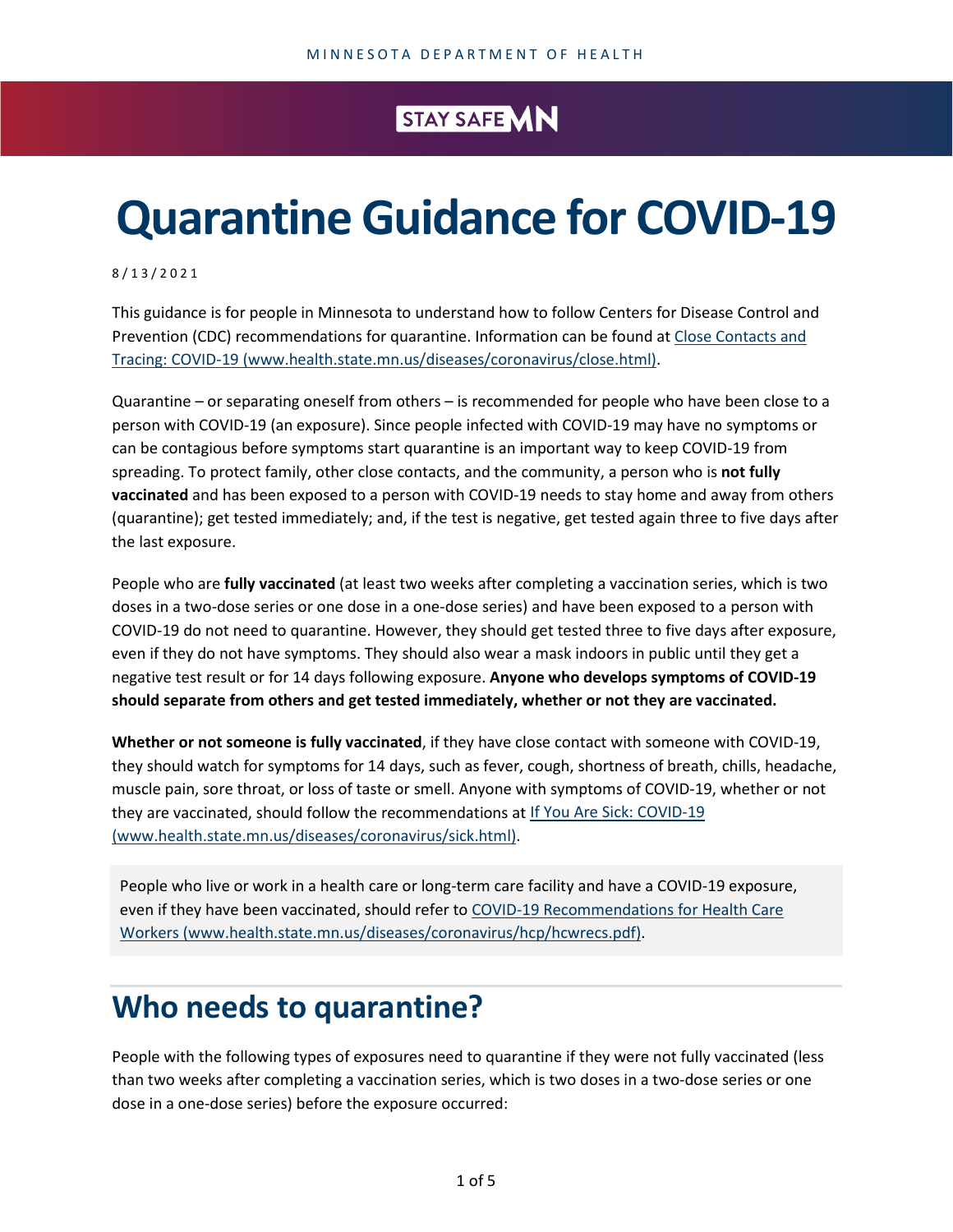- People who were within 6 feet of someone contagious with COVID-19 for a total of 15 minutes or more over the course of a day (24 hours).
- People who live in the same household as someone with COVID-19.
- People who had direct physical or intimate contact (e.g., kissing, hugging, other types of physical contact) with a person who has COVID-19.
- People who provide care for a person who has COVID-19 at home.
- People with direct exposure to respiratory droplets from a person contagious with COVID-19.

Sometimes quarantining after travel is also recommended. For more information, visit Protect Yourself [and Others: Traveling \(www.health.state.mn.us/diseases/coronavirus/prevention.html#travel\).](https://www.health.state.mn.us/diseases/coronavirus/prevention.html#travel)

## **Who does not need to quarantine?**

If someone is vaccinated and is exposed, they do not need to quarantine if **BOTH** of the following are true:

- The COVID-19 exposure was at least 14 days after their vaccination series was fully completed.
- They do not currently have any symptoms of COVID-19.

If someone has recovered from COVID-19 in the past 90 days and is exposed again, they do not need to quarantine if **ALL** of the following are true:

- Their illness was laboratory confirmed in the past 90 days.
- They have fully recovered.
- They do not currently have any symptoms of COVID-19.

People who live or work in a health care or long-term care facility and have a COVID-19 exposure, even if vaccinated, should refer to [COVID-19 Recommendations for Health Care Workers](https://www.health.state.mn.us/diseases/coronavirus/hcp/hcwrecs.pdf)  [\(www.health.state.mn.us/diseases/coronavirus/hcp/hcwrecs.pdf\).](https://www.health.state.mn.us/diseases/coronavirus/hcp/hcwrecs.pdf)

## **How to quarantine**

- Those who need to quarantine should stay home for 14 days after the exposure ended. This is the best strategy to minimize the spread of COVID-19 to others.
	- Do not go to work, school, or any other place outside the home.
	- Do not invite guests from outside your household into your home.
	- In some specific situations, there may be options to shorten the quarantine period. Refer to **Options to reduce quarantine in specific situations** below.
- Separate from other people in your home and monitor for symptoms, such as fever, cough, shortness of breath, chills, headache, muscle pain, sore throat, or loss of taste or smell. Get tested if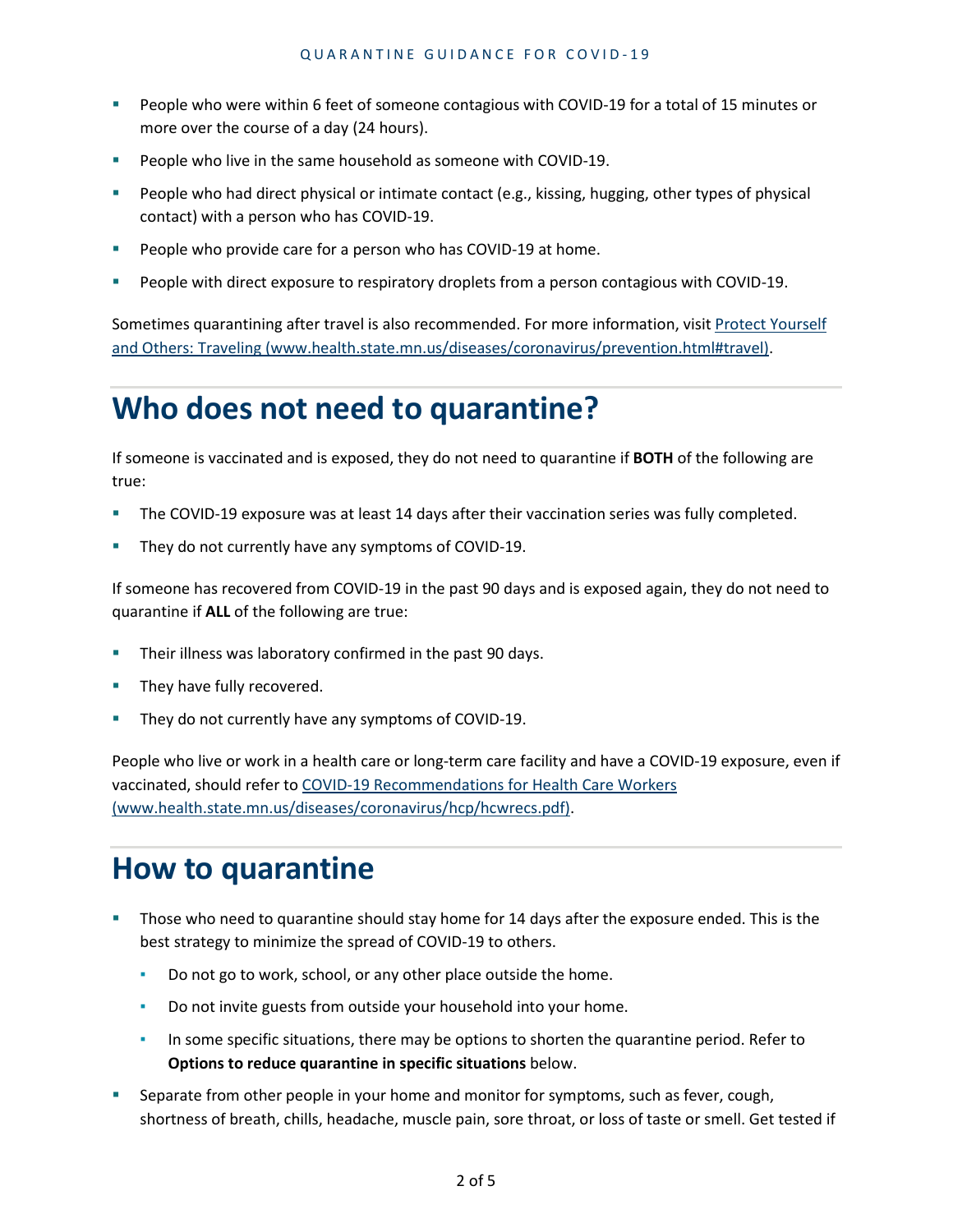#### QUARANTINE GUIDANCE FOR COVID-19

you develop symptoms. Anyone with symptoms should refer to [If You Are Sick: COVID-19](https://www.health.state.mn.us/diseases/coronavirus/sick.html)  [\(www.health.state.mn.us/diseases/coronavirus/sick.html\)](https://www.health.state.mn.us/diseases/coronavirus/sick.html) for isolation guidance.

- Stay away from people who are at high risk for getting very sick from COVID-19, including older adults, those living in long-term care facilities, and people with health conditions like asthma, diabetes, heart disease, liver disease, severe obesity, and weakened immune systems.
- If you are not fully vaccinated, get tested for COVID-19 immediately and again three to five days after the last exposure if the first test was negative, even if you do not have symptoms. If test results are positive, follow recommendations a[t Information for Confirmed Cases and Contacts](https://www.health.state.mn.us/diseases/coronavirus/cases.html)  [\(www.health.state.mn.us/diseases/coronavirus/cases.html\).](https://www.health.state.mn.us/diseases/coronavirus/cases.html)
- When quarantining at home, you must make sure to:
	- Stay in a specific room and separate from others in the home. Use a separate bathroom, if available.
	- Wear a face mask if other people are around.
	- Cover your mouth and nose with a tissue when coughing or sneezing.
	- Wash hands thoroughly and often with soap and water for at least 20 seconds or use an alcoholbased hand sanitizer containing at least 60% alcohol.
	- Avoid touching your face with unwashed hands.
	- **•** Avoid sharing personal household items, such as food, dishes, drinking glasses, cups, eating utensils, towels, or bedding. After using these items, wash them thoroughly with soap and water.
	- Avoid using public transportation, ridesharing (such as Uber or Lyft), or taxis.

## **How long to quarantine**

#### **A 14-day quarantine period is recommended in any of the following situations:**

- The person lives in the same household and is a contact of someone with COVID-19.
	- **•** The 14-day quarantine period starts the day after the person with COVID-19 completes their isolation period (usually 10 days from the day their symptoms started, or if they did not have symptoms, 10 days from the day they got tested. Refer to [If You Are Sick: How Long to Stay](https://www.health.state.mn.us/diseases/coronavirus/sick.html#stayhome)  [Home \(www.health.state.mn.us/diseases/coronavirus/sick.html#stayhome\).](https://www.health.state.mn.us/diseases/coronavirus/sick.html#stayhome)
	- **.** If multiple people in the home have COVID-19, the 14 days start after the last person has completed their isolation. This may mean that other household members will need to quarantine for 24 days or more.
- The person lives or works in a congregate living situation, including a long-term care facility, correctional facility, homeless shelter, or other setting where people cannot quarantine individually and where they can expose multiple people, including those at high risk of severe disease.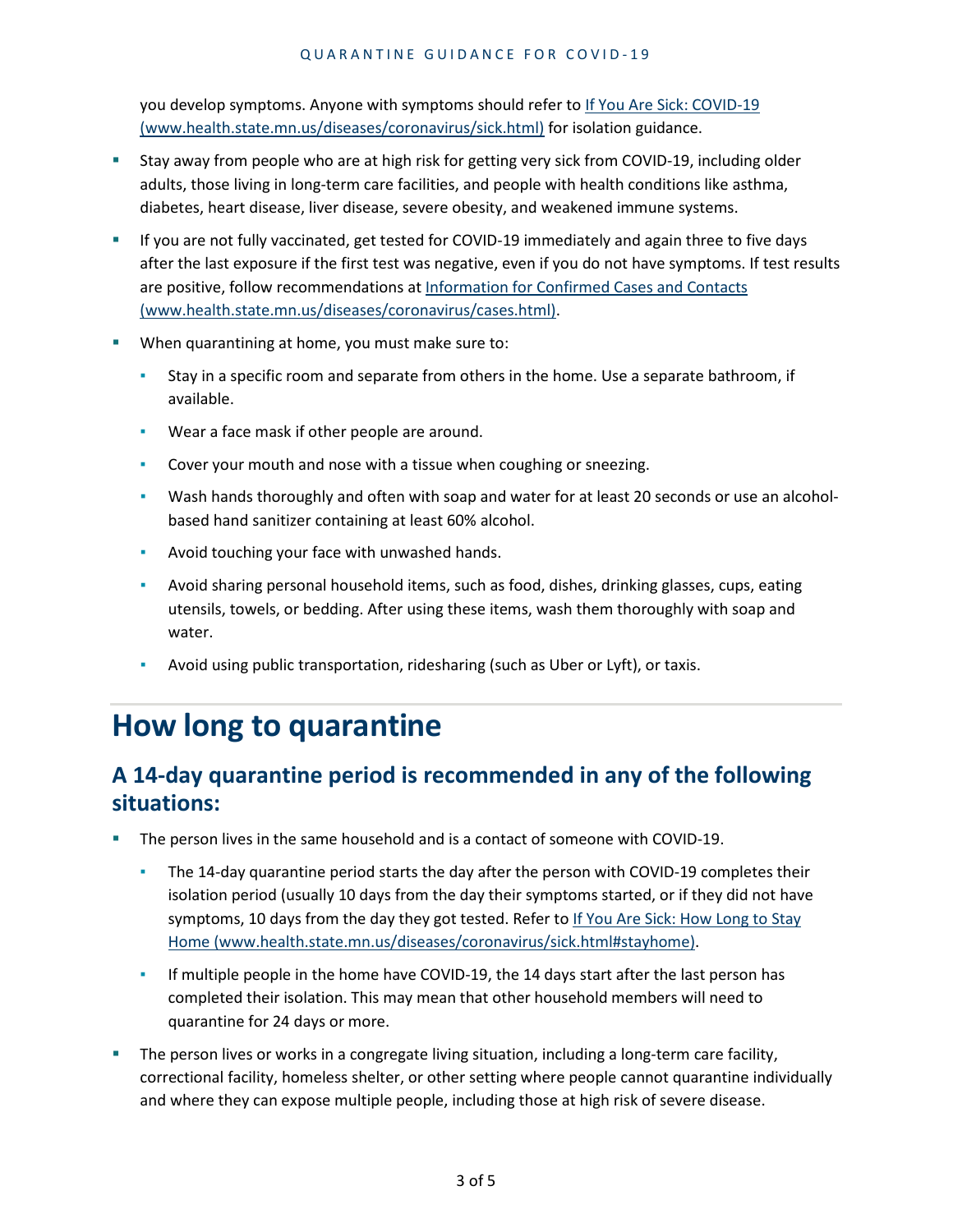The person works in a health care setting. Refer to [COVID-19 Recommendations for Health Care](https://www.health.state.mn.us/diseases/coronavirus/hcp/hcwrecs.pdf)  [Workers \(www.health.state.mn.us/diseases/coronavirus/hcp/hcwrecs.pdf\).](https://www.health.state.mn.us/diseases/coronavirus/hcp/hcwrecs.pdf)

#### **Options to reduce quarantine in specific situations**

A 14-day quarantine *remains* the CDC's recommendation for the greatest protection against spreading virus that causes COVID-19, SARS-CoV-2. Because people can develop COVID-19 up to 14 days after an exposure, any quarantine shorter than 14 days may lead to increased spread of the virus in the community.

In some situations, quarantine can negatively affect income, education, and other health conditions of exposed people. CDC has reviewed data and modeled options to reduce the length of quarantine to seven or 10 days in specific situations. These options balance the impact of quarantine on people and society with the potential for COVID-19 spread. Reducing quarantine and the impact on the person is also expected to increase compliance with recommended quarantine duration.

CDC has published additional detail on reduced quarantine, including estimates of the post-quarantine transmission risk, on their website[: CDC Science Brief: Options to Reduce Quarantine for Contacts of](https://www.cdc.gov/coronavirus/2019-ncov/science/science-briefs/scientific-brief-options-to-reduce-quarantine.html)  [Persons with SARS-CoV-2 Infection Using Symptom Monitoring and Diagnostic Testing](https://www.cdc.gov/coronavirus/2019-ncov/science/science-briefs/scientific-brief-options-to-reduce-quarantine.html)  [\(www.cdc.gov/coronavirus/2019-ncov/science/science-briefs/scientific-brief-options-to-reduce](https://www.cdc.gov/coronavirus/2019-ncov/science/science-briefs/scientific-brief-options-to-reduce-quarantine.html)[quarantine.html\).](https://www.cdc.gov/coronavirus/2019-ncov/science/science-briefs/scientific-brief-options-to-reduce-quarantine.html)

Please note that shortened quarantine is not universally recommended. Some workplaces and settings may have different quarantine recommendations or requirements.

#### **A shortened quarantine period may be considered if ALL of the following are true:**

- The person has NOT had symptoms of COVID-19 during the quarantine period.
- The person does NOT live with someone who has COVID-19.
- **The person does NOT live or work in a high-risk setting, including a long-term care or assisted living** facility, correctional facility, shelter, or other congregate living facility.
- The person does NOT work in a health care facility.
- The person had a defined exposure, meaning a known exposure with a beginning and an end. Examples could be someone who was exposed:
	- At school or a sporting activity.
	- **•** During a shift at work or while on break.
	- At a social gathering or event like a party or funeral.

If the above conditions are met, a person may consider two shortened quarantine options as long as they remain without symptoms:

- **Ten-day quarantine without testing.**
- Seven-day quarantine with a negative PCR test (not an antigen test or antibody/blood test), if the test occurred on day five after exposure or later.